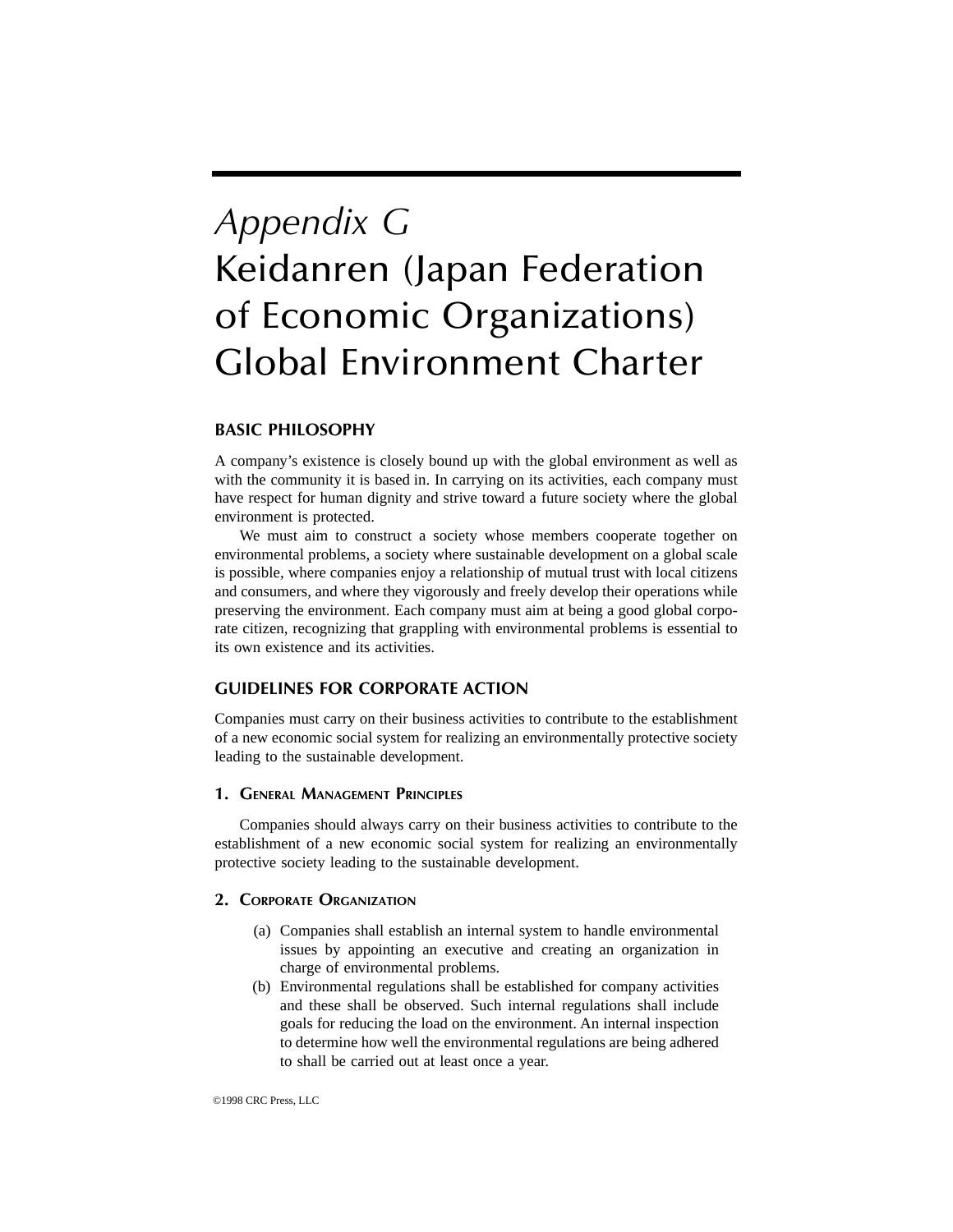#### **3. CONCERN FOR THE ENVIRONMENT**

- (a) All company activities, beginning with siting of production facilities, shall be scientifically evaluated for their impact on the environment and necessary counter-measures shall be implemented.
- (b) Care shall be taken in the research, design, and development stages of making a product to lessen the possible burden on the environment at each level of its production, distribution, appropriate use, and disposal.
- (c) Companies shall strictly observe all national and local laws and regulations for environmental protection and, where necessary, they shall set additional standards of their own.
- (d) When procuring materials, including materials for production, companies shall endeavor to purchase those that are superior for conserving resources, preserving the environment, and enhancing recycling.
- (e) Companies shall employ technologies that allow efficient use of energy and preservation of the environment in their production and other activities. Companies shall endeavor to use resources efficiently and reduce waste products through recycling, and shall appropriately deal with pollutants and waste products.

### **4. TECHNOLOGY DEVELOPMENT**

(a) In order to help solve global environmental problems, companies shall endeavor to develop and supply innovative technologies, products and services that allow conservation of energy, and other resources together with preservation of the environment.

### **5. TECHNOLOGY TRANSFERS**

- (a) Companies shall seek appropriate means for the domestic and overseas transfer of their technologies, know-how, and expertise for dealing with environmental problems and conserving energy and other resources.
- (b) In participating in official development assistance projects, companies shall carefully consider environmental and anti-pollution measures.

### **6. EMERGENCY MEASURES**

- (a) If environmental problems ever occur as a result of an accident in the course of company activities or deficiency in a product, companies shall adequately explain the situation to all concerned parties and take appropriate measures, using their technologies and human and other resources, to minimize the impact on the environment.
- (b) Even when a major disaster or environmental accident occurs outside of a company's responsibility, it shall still actively provide technological and other appropriate assistance.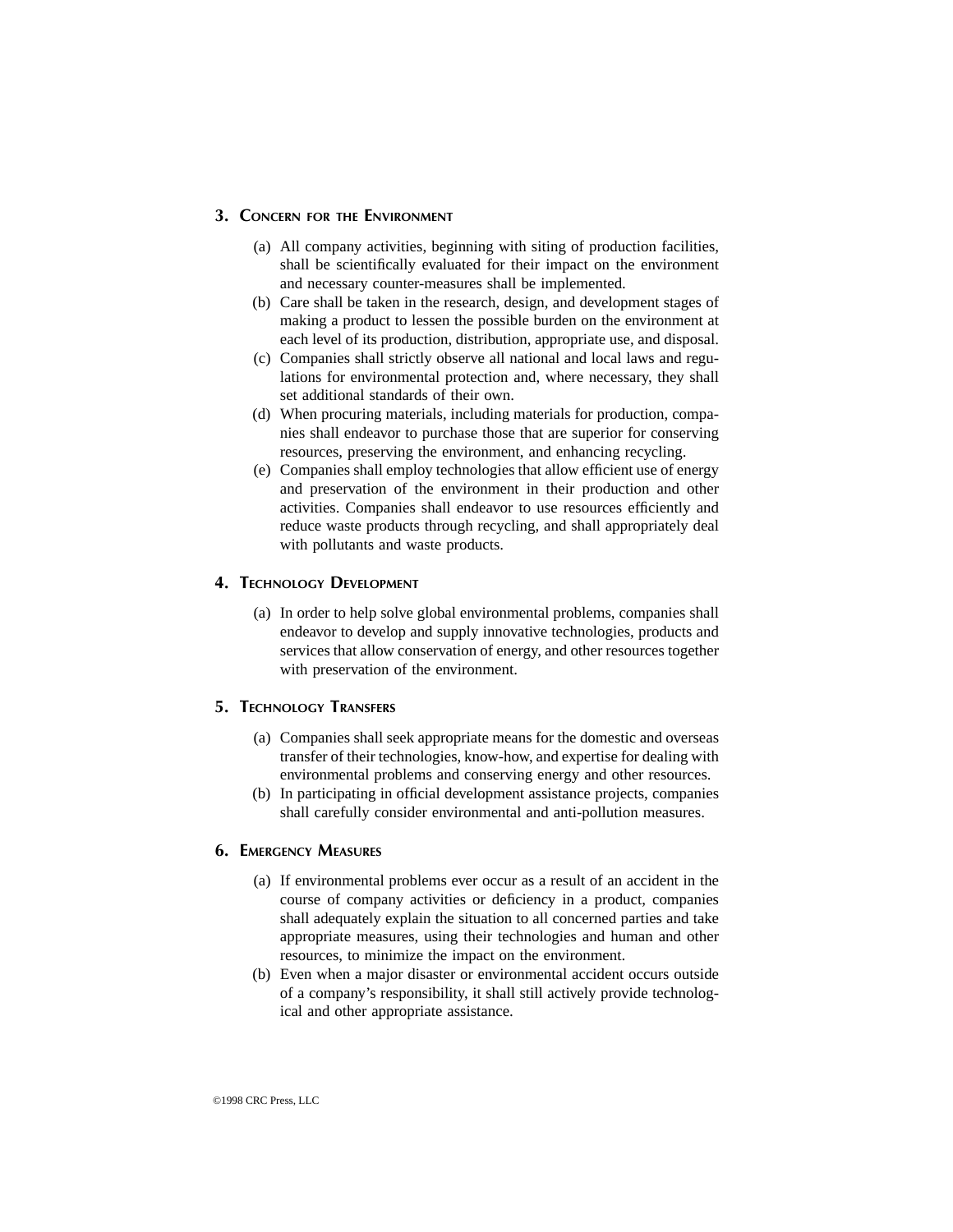### **7. PUBLIC RELATIONS AND EDUCATION**

- (a) Companies shall actively publicize information and carry out educational activities concerning their measures for protecting the environment, maintaining the ecosystems, and ensuring health and safety in their activities.
- (b) The employees shall be educated to understand the importance of daily close management to ensure the prevention of pollution and the conservation of energy and other resources.
- (c) Companies shall provide users with information of the appropriate use and disposal, including recycling, of their products.

### **8. COMMUNITY RELATIONS**

- (a) As community members, companies shall actively participate in activities to preserve the community environment and support employees who engage in such activities on their own initiative.
- (b) Companies shall promote dialogue with people in all segments of society over operational issues and problems seeking to achieve mutual understanding and strengthen cooperative relations.

#### **9. OVERSEAS OPERATIONS**

(a) Companies developing operations overseas shall observe the Ten-Points-Environmental Guidelines for the Japanese Enterprises Operating Abroad in Keidanren's Basic Views of the Global Environmental Problems.

#### **10. CONTRIBUTION TO PUBLIC POLICIES**

- (a) Companies shall work to provide information gained from their experiences to administrative authorities, international organizations, and other bodies formulating environmental policy, as well as participate in dialogue with such bodies, in order that more rational and effective policies can be formulated.
- (b) Companies shall draw on their experiences to propose rational systems to administrative authorities and international organizations concerning formulation of environmental policies to offer sensible advice to consumers on lifestyles.

### **11. RESPONSE TO GLOBAL PROBLEMS**

(a) Companies shall cooperate in scientific research on the causes and effects of such problems as global warming and they shall also cooperate in the economic analysis of possible counter-measures.